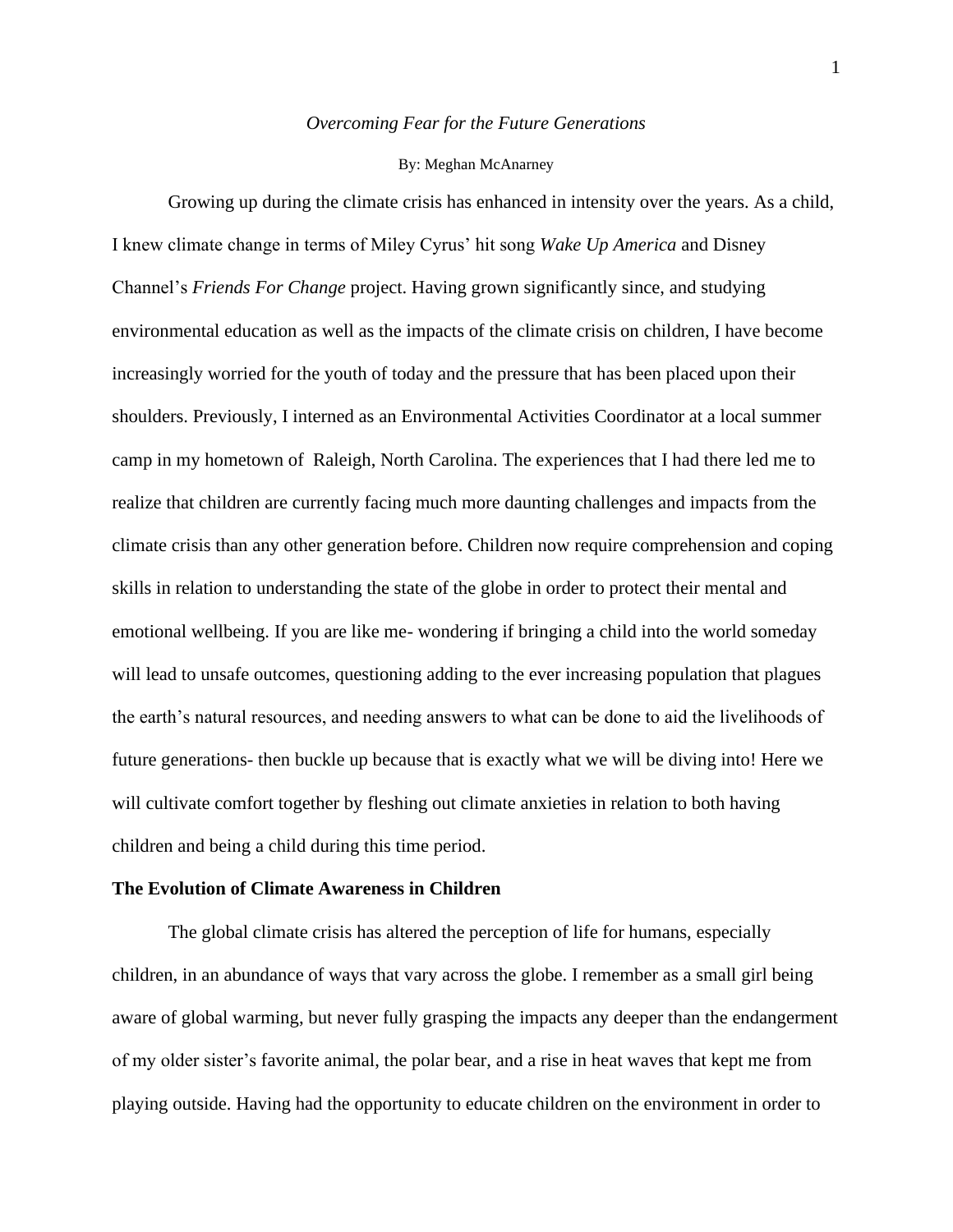aid in human relationships with the earth has altered my personal perception of the climate crisis in many ways. Now, my thoughts are consumed by the climate crisis in terms of mass species extinction, displacement as a result of increased storm severity, resource conflict, and what kind of world new humans will be entering.

The physical impacts, resulting from human influenced global warming, experienced by the youth of today as opposed to a decade ago are vastly different. When I look back on being a Camp Counselor and an intern as an Environmental Activities Coordinator, I get flashes of so many fond memories that are accompanied by a sense of stress and sadness. I distinctly remember many campers being extremely hesitant and irritated when told that we would be playing outdoors, and I absolutely could not blame them because I, too, was internally very hesitant and annoyed when told that I would have to lead games outdoors. As a child, my siblings and I adored being outside as much as possible, but the heat of today is (for lack of a better word) disgusting. It became common for the campers to get heat rashes, sunburns, and headaches from being exposed to so much sun and heat.

On a globalized scale, the climate crisis has severely threatened the rights of children across the world. UNICEF has provided the public with an accessible array of information that has depicted ways in which the climate crisis is a children's rights crisis. Currently, "503 million children now live in areas at extremely high risk of floods due to extreme weather events" including tornados, hurricanes, storms, and increasing sea levels. Droughts are also becoming much more prevalent and by the year 2040 it is projected that one in every four children will grow up in regions that have extreme water shortages. Displacement as an end to extreme weather events has increased exponentially in recent years, and with it comes an increase of turmoil and heartache experienced by the globe's most vulnerable populations. Another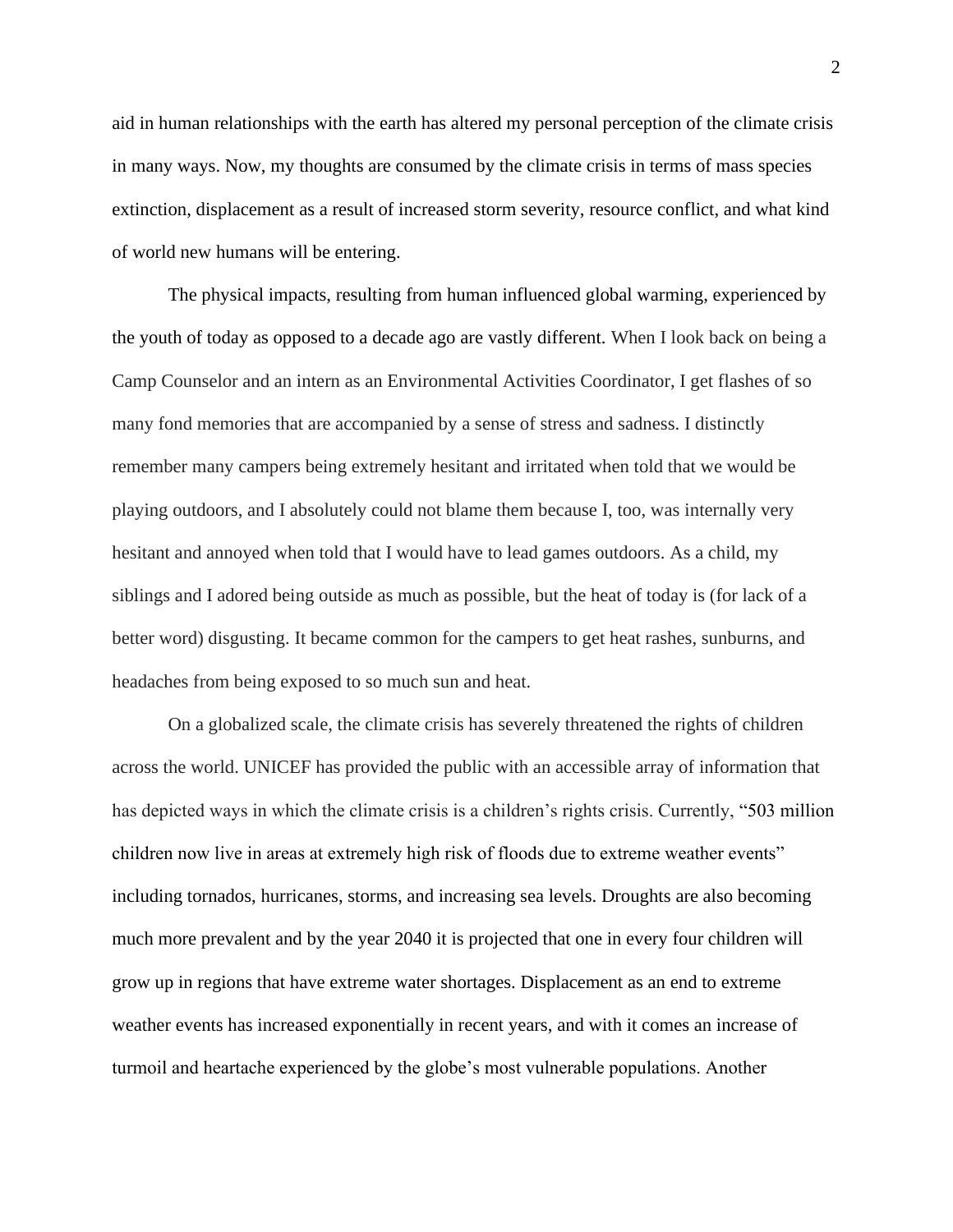impediment on the rights of children due to the climate crisis is the consequence of disease transmission. The fluctuations in temperature, precipitation, and humidity impact the survival of mosquitoes transmitting dangerous diseases, and roughly ninety percent of the burden from disease caused by climate change is bared by children under the age of five years old. Today, nearly 300 million adolescents across the globe breathe in toxic air on a daily basis, which has long-term impacts on their brain function, development, and overall bodily health. Throughout my college experience, the importance of environmental justice has been stressed and the discussion of environmental justice should be taken much more seriously across society. The physical wellbeing of future generations are becoming more and more compromised as a result of the climate crisis.

Through my time at Appalachian State University and during my time as a Camp Counselor, I have enhanced my understanding of potent concerns surrounding the mental and emotional health of children with regard to the climate crisis. The psychological effects of climatic events are equally devastating in relation to physical effects from climatic events. Such mental impacts include, but are not limited to, the substantial rise in posttraumatic stress disorder, depression, anxiety, difficulty sleeping, cognitive deficits, and issues surrounding learning abilities. In the article entitled "Responding to the Impacts of the Climate Crisis on Children and Youth" authors Sanson, Van Hoorn, and Burke explain that "after the 2010 floods in Pakistan, 73% of 10‐ to 19‐year‐olds displayed high levels of PTSD, with displaced girls affected most seriously." Adolescent reactions in relation to extreme weather events incorporate a sense of loss with regard to identity; feelings of distress, grief, anger, helplessness; and increased suicide rates as well as increased aggression and violence. Growing up today looks different within each region of the globe. Maneuvering through adolescence has become more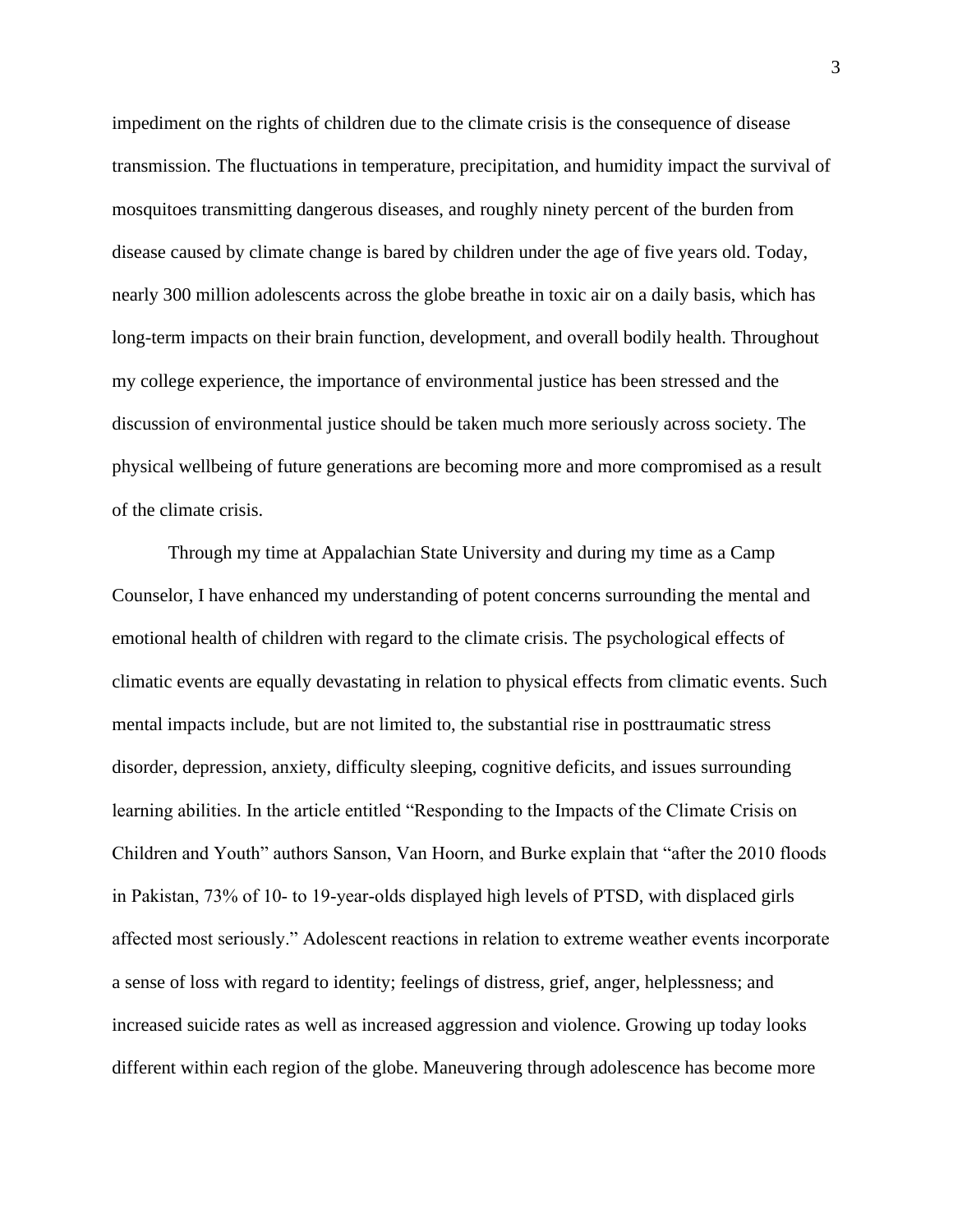difficult mentally on a grand scale in accordance with the increased intensity of the climate crisis.

Moving through childhood during this era has posed a serious threat to adolescents health, wellbeing, and rights. Having worked in childcare previously, it concerns me to think about this generation (and future generations) of youth and the influence that climate change has upon their livelihoods. Each human is entitled to their own specialized relationship with the earth. The alterations and hindrances in which the climate crisis has influenced human relationships with the earth both mentally and physically are unjust. From the decrease in safety of being outside regarding air quality and heat, to the displacement of various populations as a result of climate change, human interaction and connection with the planet on which we inhabit has become drastically different.

## **Anxieties that Accompany Having Children in the Midst of the Climate Crisis**

Throughout my life, my feelings regarding having children have been changed significantly due to the global climate crisis. Ever since I was a child, I thought that my future would resemble something similar to my own mother's: a big family full of togetherness and joy. However, now it pains me so much to think that there is potential for handing my own hypothetical children a world that will be utterly riddled with conflict and disasters. It is common for people to have fears connected to wanting to have children, already having children of your own, and being afraid to bring another human into this climate mess. Washington Post journalist, Caitlin Gibson, wrote an eye opening piece entitled "How Climate Experts Think About Raising Children Who Will Inherit a Planet in Crisis'' through which she conveys the thoughts and feelings of several climate activist parents. Jedediah Britton-Purdy, a professor of environmental law at Columbia University, discusses the experience of showing his five month old, James, a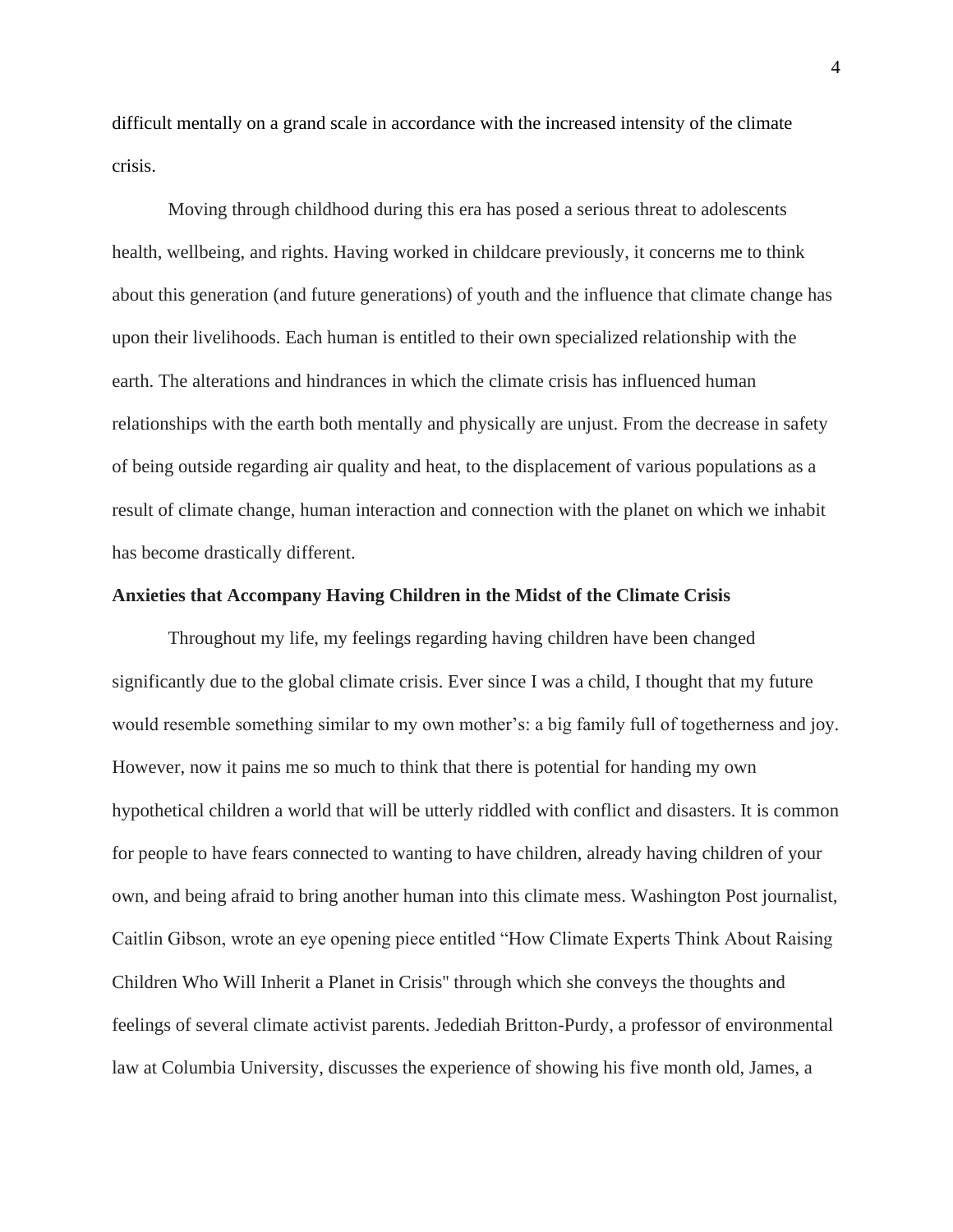warm day that occured in the dead of winter. Britton-Purdy displays the excitement and discontent that comes with showing his newborn son his first beautiful days that are the result of so much damage from human activity and greenhouse gas emissions. Injustice has plagued the world through extractive economies and capitalist ventures which express excessive consumerism and underlying colonial ideologies.

Looking beyond fear we can find hope, we must reject the thought of forsaking parenthood due to the climate crisis. In order to save humanity we can not abandon it entirely, messages of abandonment pose harm to the children who are already here on this earth. Being a parent means taking on roles pertaining to guidance and guardianship. It is conflicting to take up space in a world that is deteriorating while also having a child that is growing up. Parents play a crucial role in aiding their offspring by helping them to comprehend the present as well as envision a future consisting of hope, community, and resiliency. This large job can be intimidating and rewarding for not only a single person but for humanity at large. Parenting that embraces sustainability and justice can aid in changing localized and globalized understanding of community and existence.

# **Solace and Advice: Parenting and the Climate Crisis**

In terms of observing aspects of the world that have gone away due to degradation or extinction, it is important to teach the presence of beauty, change, and loss that have coexisted since time began. The earth lives in terms of dynamism, and acknowledging this allows for an honest understanding of the earth as it truly exists. Former regional Environmental Protection Agency Administrator and national field director for the organization Moms Clean Air Force, Heather McTeer Toney, explains that "parents must help their children imagine a future that is happy and safe... but to do that, they must first process their own sense of fear and loss." If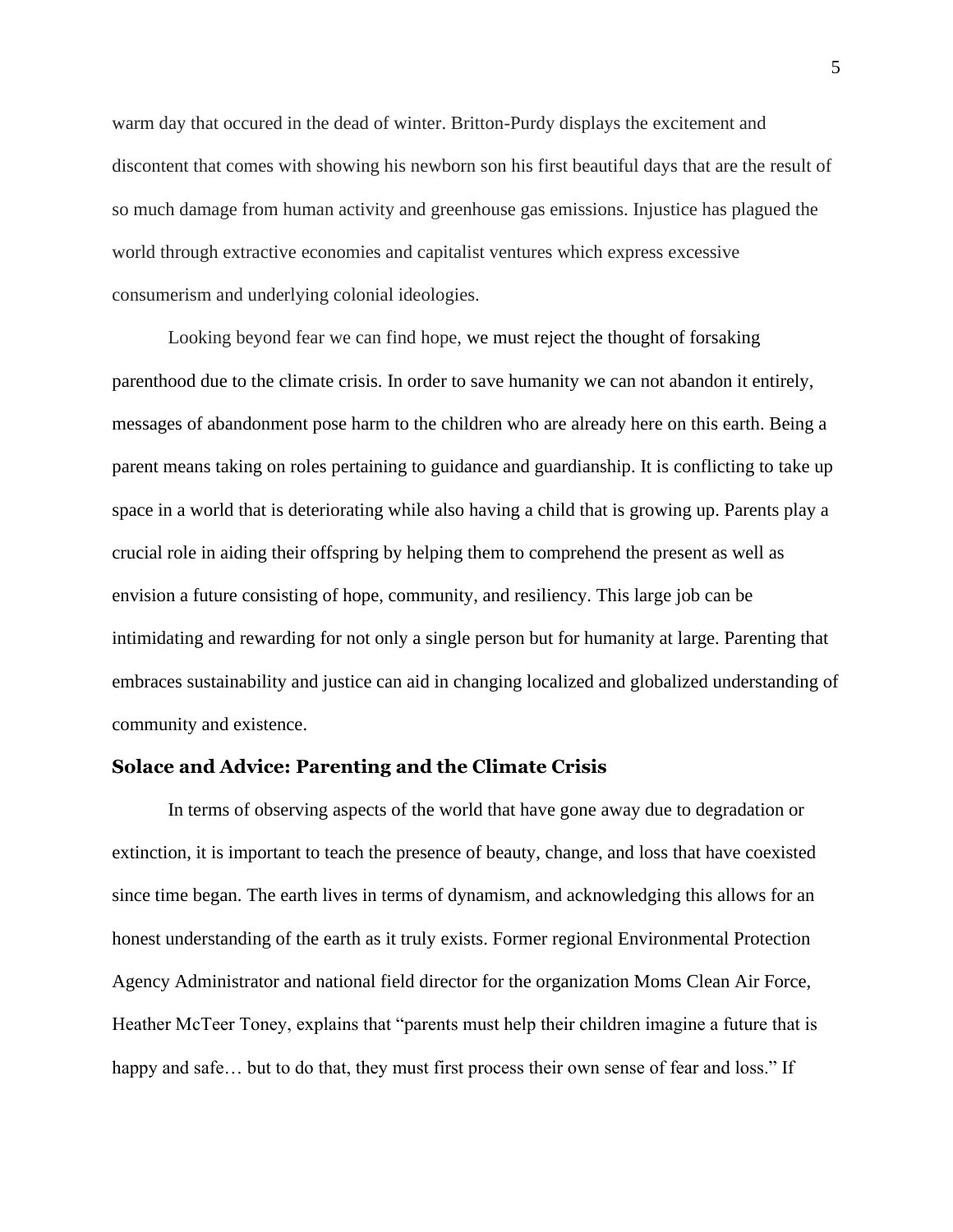parents are unable to resolve and create sense from their emotions and derive action, urgency, and meaning from these emotions then they will pass down their personal anxieties toward the climate crisis onto their children. As an environmental justice activist and a mother, McTeer Toney desires to instill the perseverance and perspectives exhibited by her Black ancestors in her three year old son and fourteen year old daughter. McTeer Toney expresses that in tackling the climate crisis, there is need in upholding and understanding the wisdom and adaptability her ancestors were forced to utilize. Having survived "traumatic change is part of our lived experience and, therefore, not new to our bloodline" she states, referring to the "complete upheaval and confusion enslaved Africans experienced" as well as the skills her ancestors applied to a land completely foreign to them. Here, McTeer Toney highlights the immense value of Black voices within the climate movement, regarding their perspectives and lineages of perseverance.

# *"We know change. If our ancestors could figure out how to survive the hot underbelly of a ship, we can figure out how to handle the climate crisis, too." - Heather McTeer Toney*

There is no option aside from figuring out how humanity is going to adapt and live on. The climate crisis is not new to us, and for the sake of every human's future, change must happen through empathic analyses and strength. Kate Marvel, a climate scientist working for NASA and Columbia University projecting future possible situations in relation to the climate crisis, shows that the work she has completed taught her that what matters most is what we do in the current moment. Marvel explains that "the urgency of that edict leaves no room, no time for despondence," and rather than soaking in despair by continuously looking forward, parents and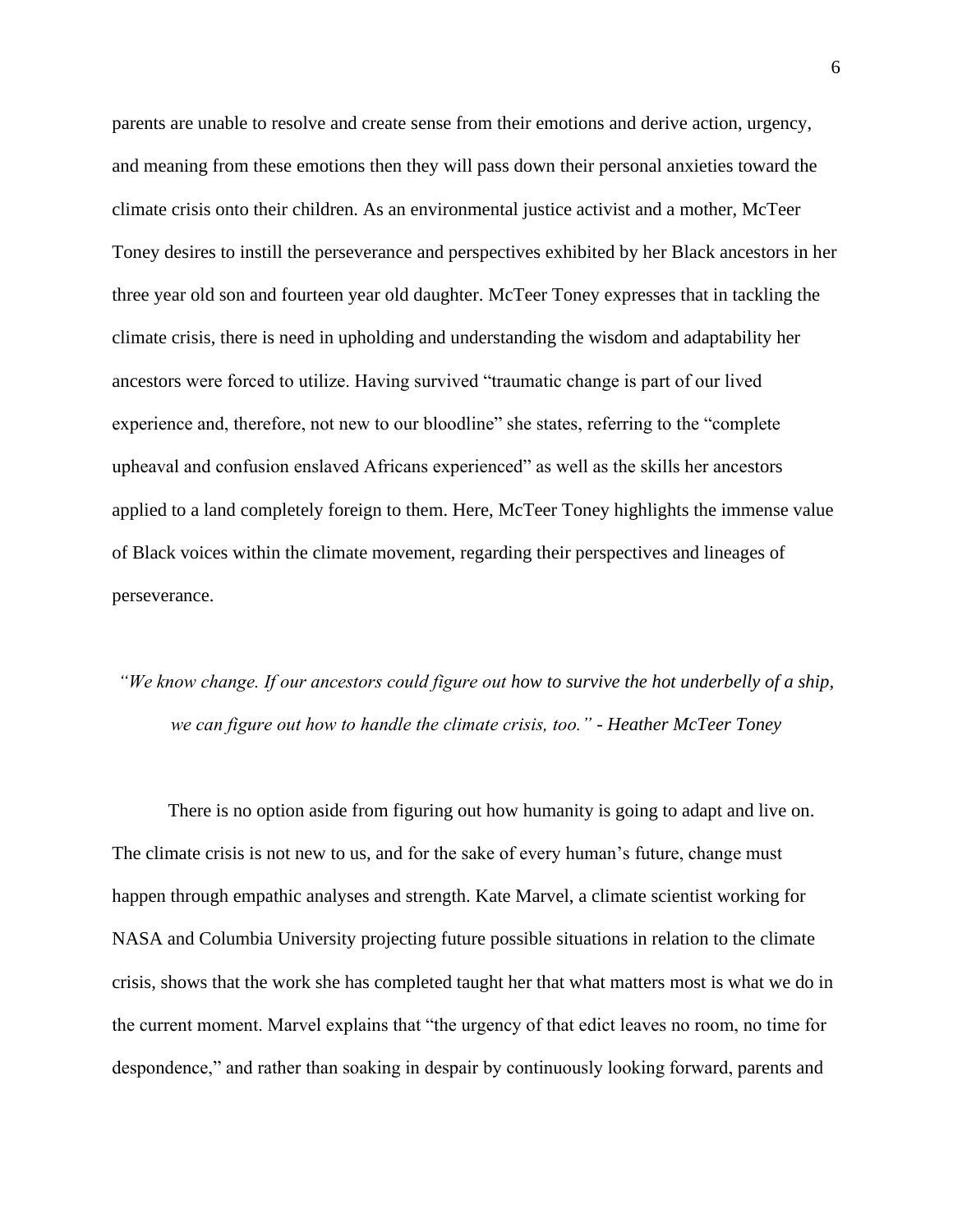future parents need to look at the present and help their children form images of the future that convey safety, hope, equity, and respect for the planet and all of its inhabitants. Cultivating joy in a mindful way, expressing love, empathy, and gratefulness for each day as they come, and maintaining a state of present attention are excellent ways for parents to help their children uphold a healthy relationship with their understanding of the world surrounding them.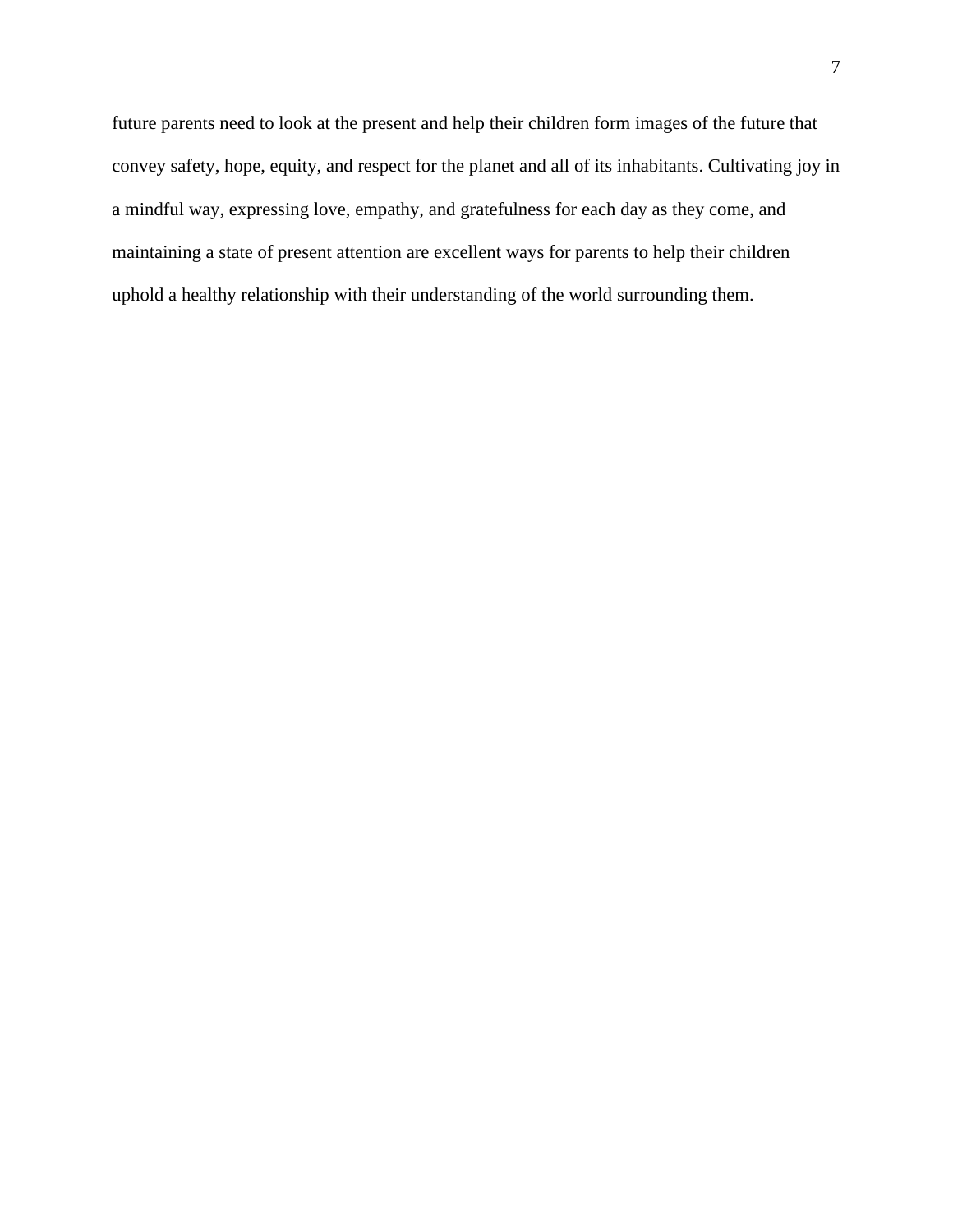# Citations

- Ali, F. (2019, January 19). Children's art show depicts effects of climate change. Retrieved April 02, 2021, from https://www.dawn.com/news/1458375
- Blum, D. (2020, April 16). How climate anxiety is shaping family planning. Retrieved April 02, 2021, from https://www.nytimes.com/2020/04/15/parenting/climate-change- havingkids.html
- Mekki, N., & Thompson G., Fact sheet: 'the climate crisis is a child rights crisis'. (2021, April 01). Retrieved April 02, 2021, from https://www.unicef.org/press-releases/fact-sheetclimate-crisis-child-rights-crisis

Gibson, C. (2020, February 14). How climate experts think about raising children who will inherit a planet in crisis. Retrieved April 02, 2021, from https://www.washingtonpost .com/lifestyle/on-parenting/how-climate-experts-think-about-raising-children-who-willinherit-a-planet-in-crisis/2020/02/14/b4f3405a-4e69-11ea-b721-9f4cdc90bc1c\_story.html

MacEachern, D., Browning, D., & Moms Clean Air Force. (2021, March 31). Fighting air pollution & climate change. Retrieved April 02, 2021, from

https://www.momscleanairforce.org/

McTeer Toney, H. (2021, March 10). A clarion call to environmental consciousness. Retrieved